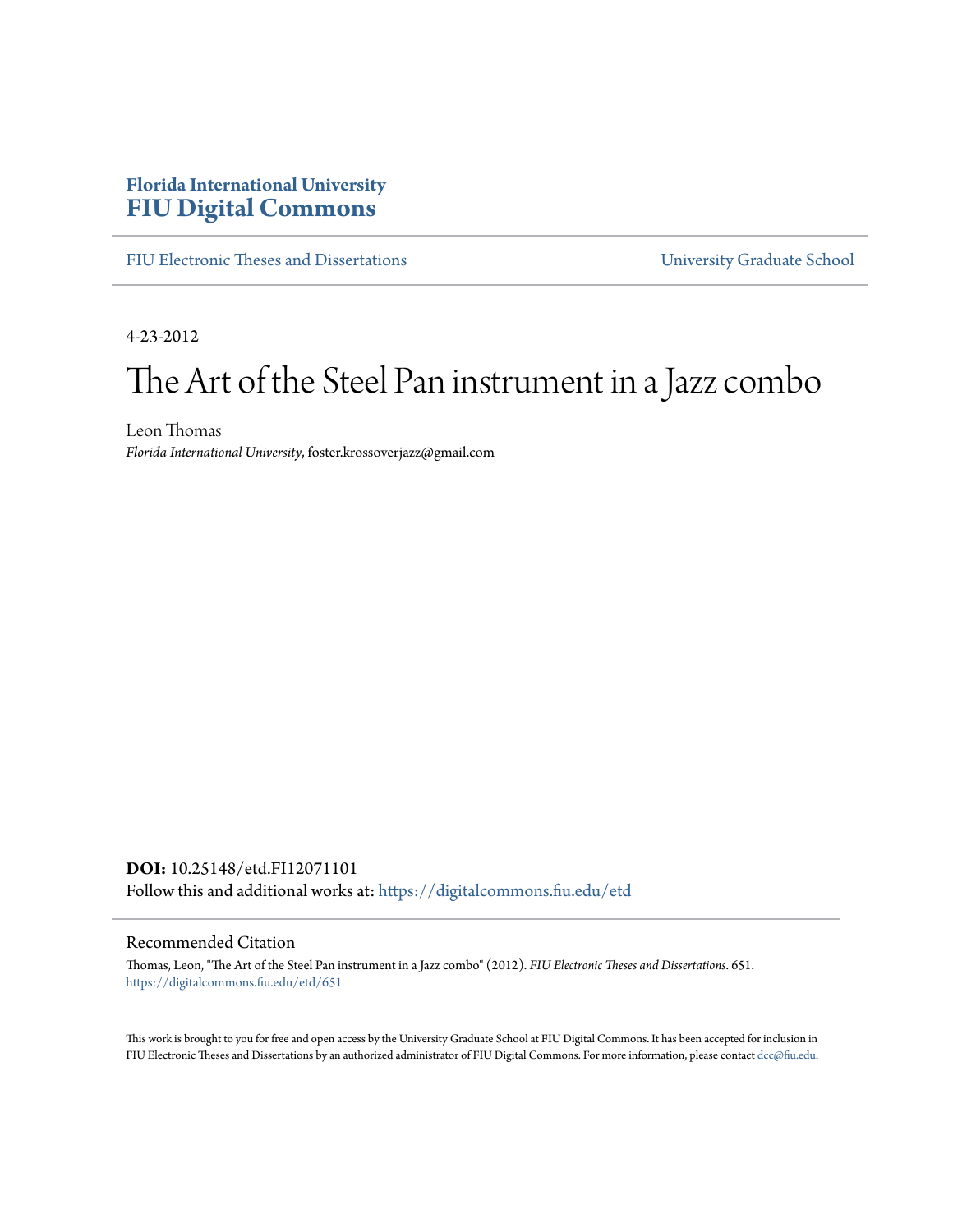## FLORIDA INTERNATIONAL UNIVERSITY

Miami, Florida

## THE ART OF THE STEEL PAN INSTRUMENT IN A JAZZ COMBO: EXTENDED PROGRAM NOTES FOR THESIS RECITAL

A thesis submitted in partial fulfillment of the

requirements for the degree of

## MASTER OF MUSIC

by

Leon Thomas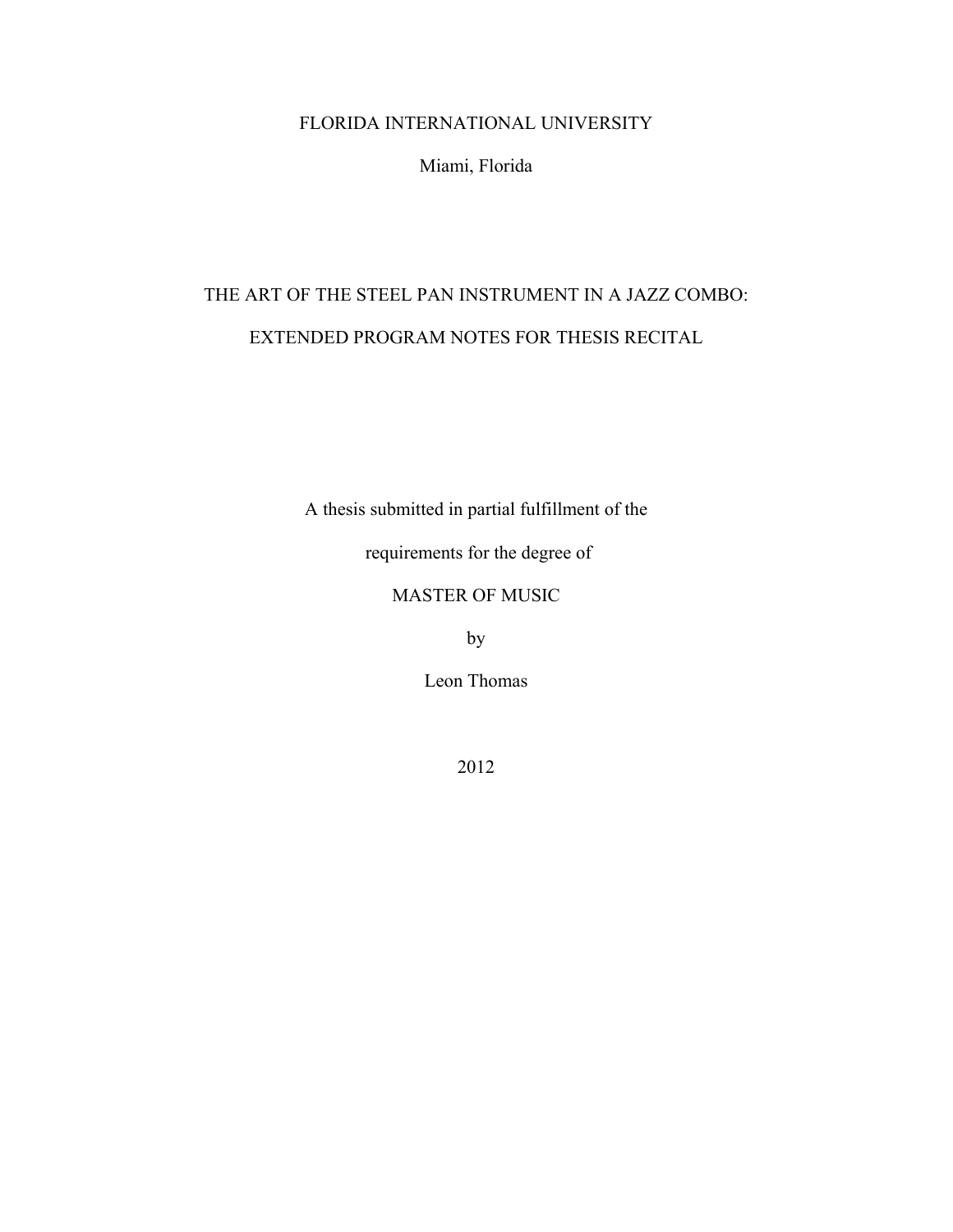To: Dean Brian Schriner College of Architecture and the Arts

This thesis, written by Leon Thomas, and entitled The art of the Steel Pan instrument in a Jazz combo, having been approved in respect to style and intellectual content, is referred to you for judgment.

We have read this thesis and recommend that it be approved.

Michael Orta

Karen S. Fuller

Gary Campbell, Major Professor

 $\mathcal{L}_\text{max}$  , and the set of the set of the set of the set of the set of the set of the set of the set of the set of the set of the set of the set of the set of the set of the set of the set of the set of the set of the

 $\mathcal{L}_\text{max}$  , and the set of the set of the set of the set of the set of the set of the set of the set of the set of the set of the set of the set of the set of the set of the set of the set of the set of the set of the

 $\mathcal{L}_\text{max}$  , and the set of the set of the set of the set of the set of the set of the set of the set of the set of the set of the set of the set of the set of the set of the set of the set of the set of the set of the

Date of Defense: April 23, 2012

The thesis of Leon Thomas is approved.

 $\mathcal{L}_\text{max}$  , and the set of the set of the set of the set of the set of the set of the set of the set of the set of the set of the set of the set of the set of the set of the set of the set of the set of the set of the Dean Brian Schriner College of Architecture and the Arts

 $\mathcal{L}_\text{max}$  , and the set of the set of the set of the set of the set of the set of the set of the set of the set of the set of the set of the set of the set of the set of the set of the set of the set of the set of the

Dean Lakshmi N. Reddi University Graduate School

Florida International University, 2012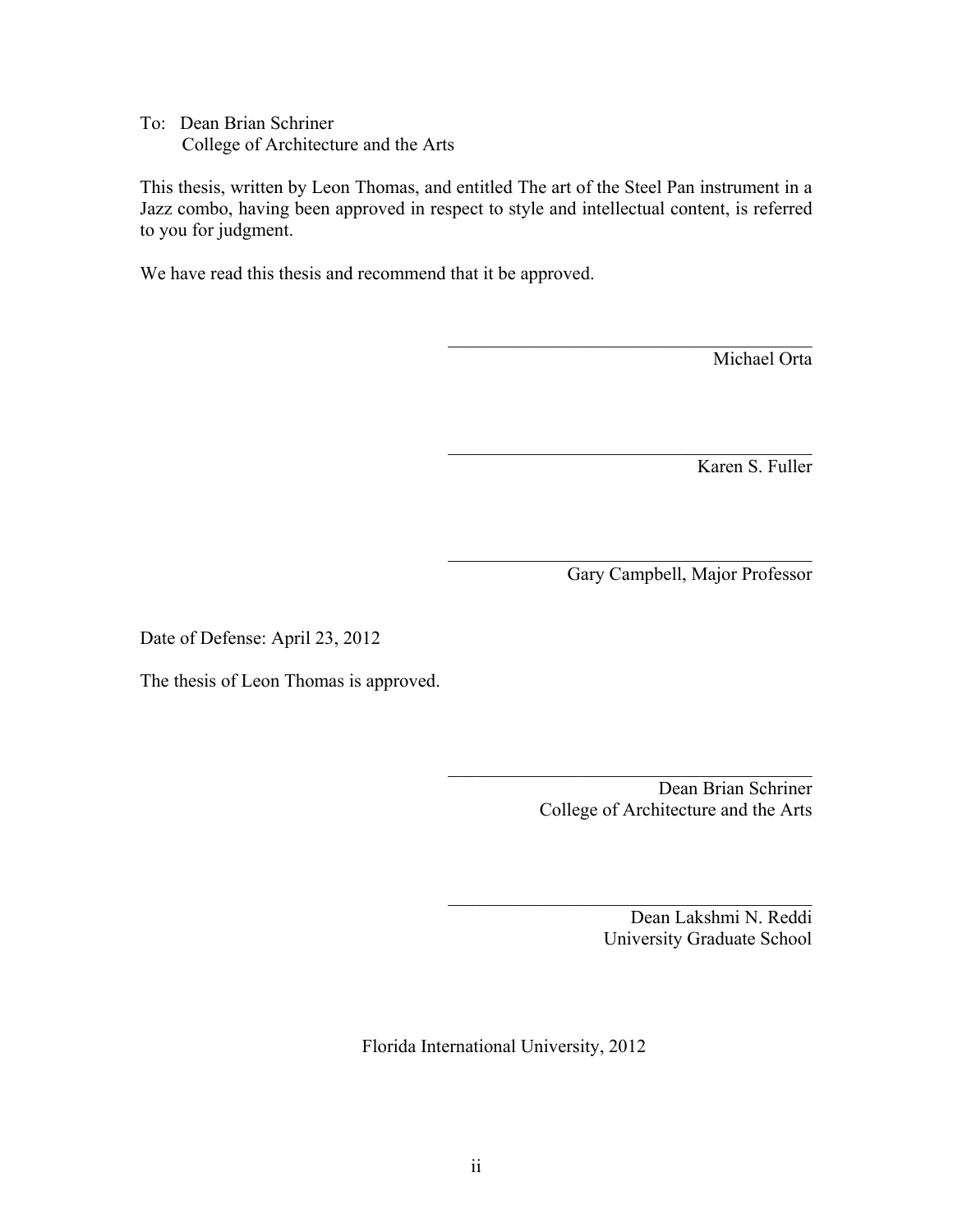#### ABSTRACT OF THE THESIS

## THE ART OF THE STEEL PAN INSTRUMENT IN A JAZZ BAND COMBO: EXTENDED PROGRAM NOTES FOR THESIS RECITAL

by

Leon Thomas

Florida International University, 2012

Miami, Florida

Professor Gary Campbell, Major Professor

The Master's Recital recorded on the compact disc that accompanies this paper presents seven compositions. Five of them are my own, and two are my arrangements of compositions by musicians that I admire. The paper includes scores of the original compositions and arrangements, as well as program notes that offer historical background, summaries of the form, and observations on performance practice for each selection. My goal is to demonstrate to jazz devotees and to music lovers in general the capabilities of the steel pan instrument within a jazz combo setting. Each composition exploits the full range of challenges the percussionist faces in a jazz combo performance. I explore different stylistic approaches and musical concepts that enable a high level of improvised musical performance on an instrument that is relatively new to jazz.

iii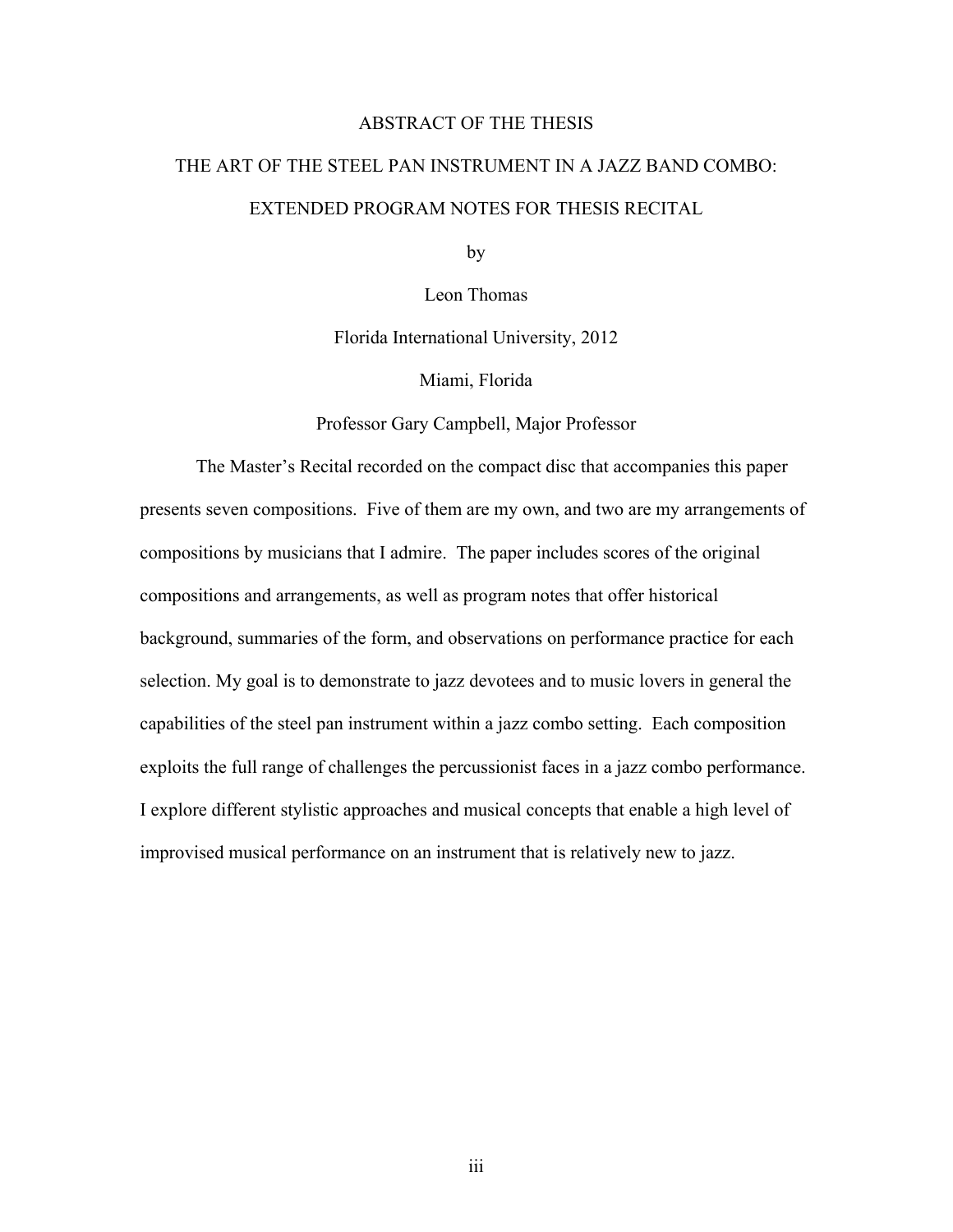| <b>TABLE OF CONTENTS</b> |  |
|--------------------------|--|
|--------------------------|--|

|      | <b>CHAPTER</b> |  |
|------|----------------|--|
|      |                |  |
|      |                |  |
| III. |                |  |
|      |                |  |
|      |                |  |
|      |                |  |
|      |                |  |
|      |                |  |
|      |                |  |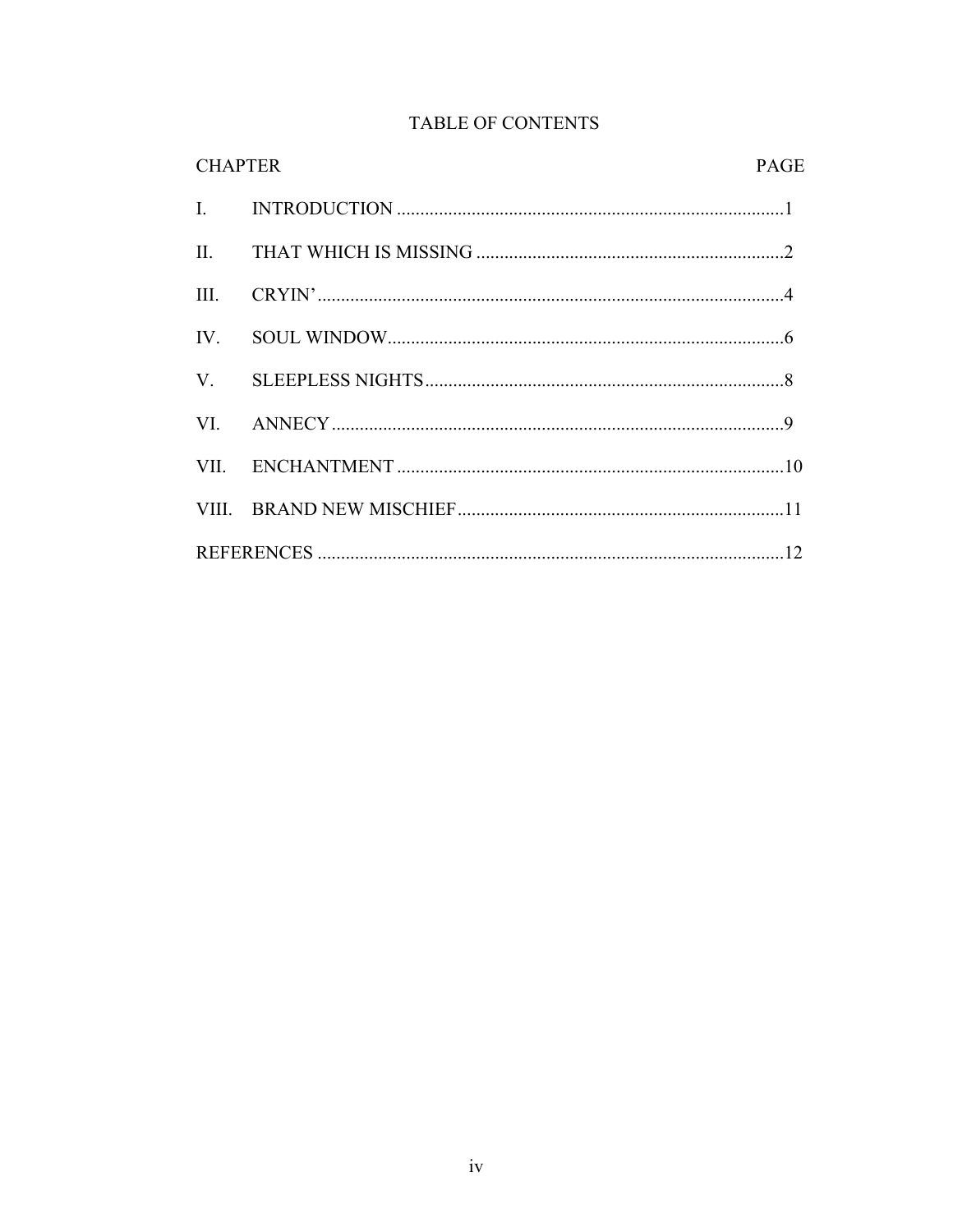#### **I. INTRODUCTION**

I was there to see the legendary Len "*Boogsie*" Sharpe wow the audiences in London, England. I was also there to witness Ken "*Professor*" Philmore do the same to the people of New York City. Othello Molineaux took the Steel Pan instrument to greater lengths when he was featured on the Grammy-nominated album *Jaco Pastorius* by Jaco Pastorius himself. These are just some of the great strides the Steel Pan Instrument has taken since it was invented during the  $1930 \degree s - 40 \degree s$ .

In the island of Trinidad, during the time of slavery, traditional drums were banned because slave masters feared that they were being used by their slaves as a form of communication to incite a revolution. This ordinance spurred the evolution of the steel pan from African drums, to Tamboo Bamboo bands, to today's steel pan orchestra. The pioneers of this beloved instrument could have never thought that it would be a feature at various jazz stages around the world.

This Graduate Recital demonstrates how a masterful interpretation of the jazz idiom is possible on an instrument that was never intended for this style of music. I accomplish chiefly by exploiting the swing pattern in particular and by incorporating the stick technique I have acquired from my drum set playing. I also place considerable emphasis on the steel pan's capability of blending with the traditional jazz instruments.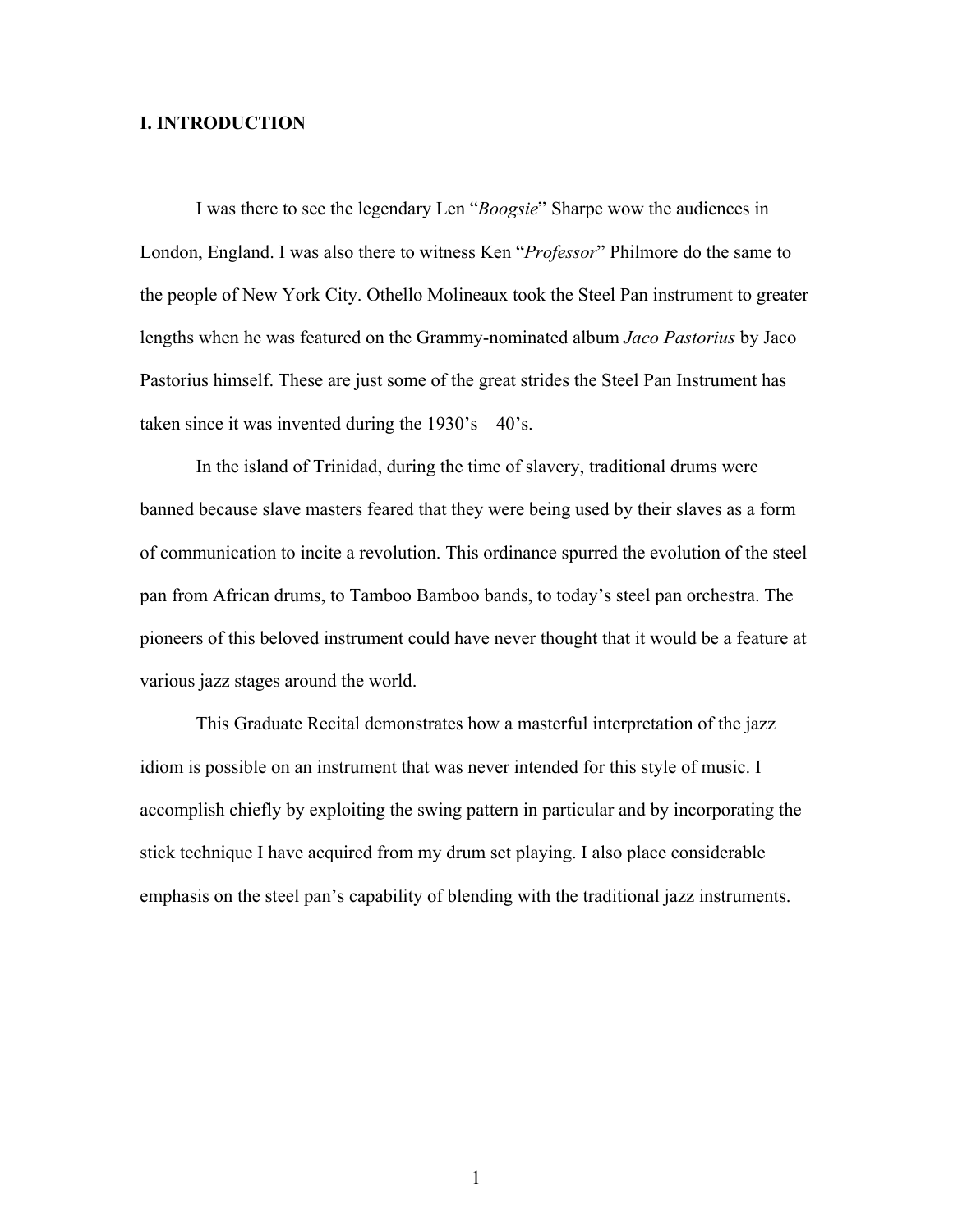#### **II. THAT WHICH IS MISSING**

#### ABOUT THIS COMPOSER

**Josh Shpak, jazz trumpeter**. Josh Shpak has packed quite a lot into his young career. He was chosen as the only jazz trumpet player in the United States to win the 2012 National Foundation for Advancement in the Arts YOUNGARTS Award; selected as one of only four trumpet finalists from around the world to be flown in for a live audition for the Thelonious Monk Institute; performed with the 2011 Next Generation Jazz Orchestra at the 2011 Monterey Jazz Festival; and was chosen for the 2011 Grammy Jazz Ensemble. During his junior and senior years at Northgate High School in Walnut Creek, California, he auditioned and was selected for the 2010 Berklee Summer Jazz Workshop, the 2010 Vail Jazz Workshop, the 2010 Brubeck Summer Jazz Colony, the 2011 Grammy Jazz Ensemble, the 2011 Jazz Band of America, and the 2011 Next Generation Jazz Orchestra. With these groups, Josh toured and performed throughout the United States and Europe at jazz festivals such as the Montreux Jazz Festival in Switzerland, the Nice Jazz Festival and Vienne Jazz Festival in France, and the Monterey Jazz Festival in California.

Upon graduating from high school in 2011, Josh received full-tuition scholarship offers from numerous colleges and universities; however, he chose the Berklee College of Music in Boston, which he currently attends. He continues to study with Clark Terry, Bobby Shew, Laurie Frink, Tiger Okoshi, Ingrid Jensen, Phil Wilson, Hal Crook, Christian Scott (and Dann Zinn and Mic Gillette on visits back to California). He also receives continual guidance from his life-long mentor, former Hollywood composer/arranger, Michael Miller.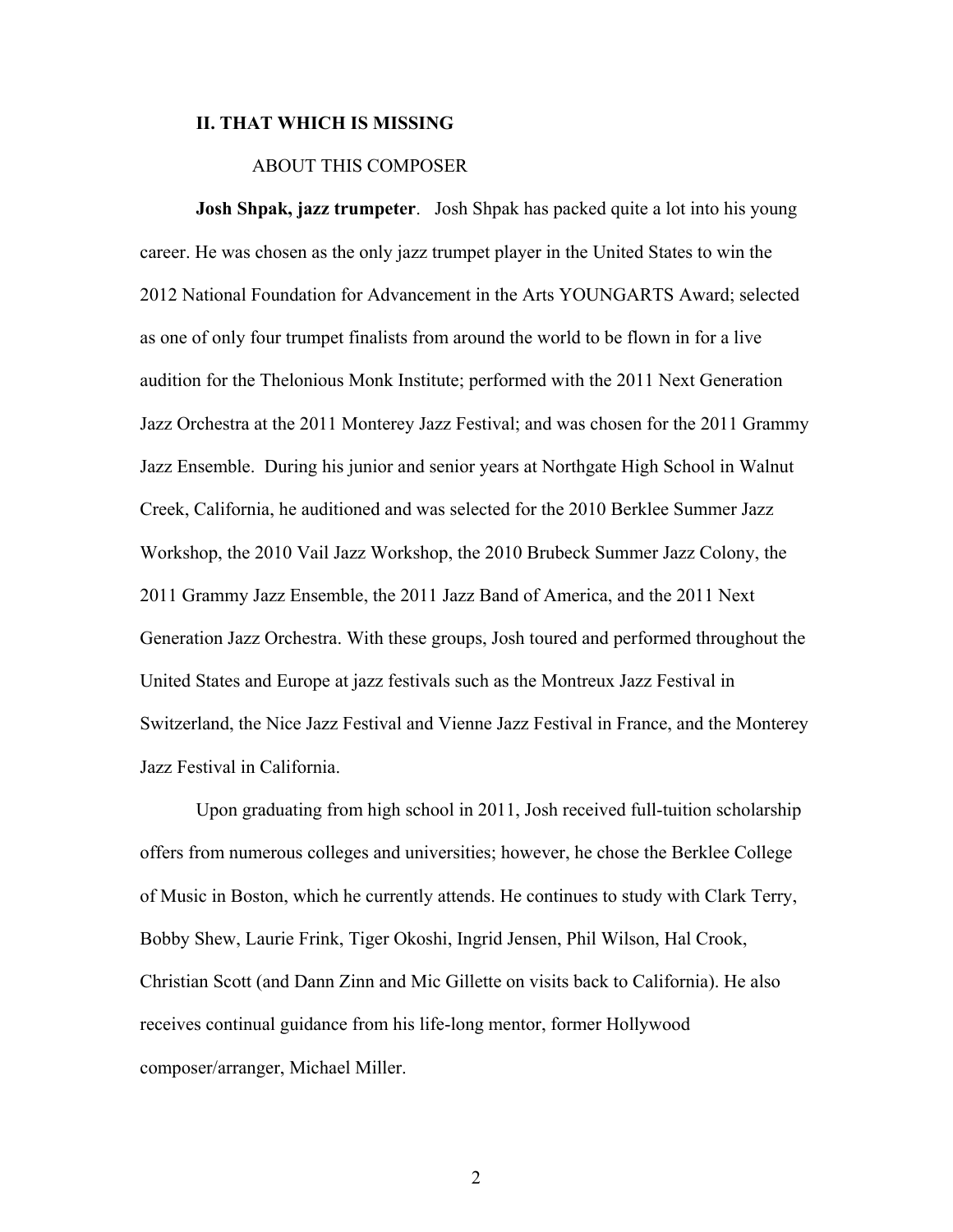#### ABOUT THIS PIECE

Josh was a finalist at the NFAA Young Arts program which was held in Miami during the first week on January, 2012. I had the opportunity to hear him perform this piece in person and fell in love with it right there and then. This tune has a soulful edge that caught my attention. The tune is written in the 6/8 time signature, which gives a bounce to it. I thought that this composition could give some meaningful balance to my repertoire.

#### PERFORMANCE ASPECTS

The piece is being performed as it's written. Vamping on two chords  $(A \text{ minor } 9^{\text{th}})$ to E minor  $9<sup>th</sup>$ ), the rhythm section (drums, bass and piano) sets up the opening line of the melody of the "A" section played on the steel pan. Following the "A" section, the "B" section, where the horns (tenor saxophone and trombone) come in, creates support for the melody line. The tenor saxophone takes the first solo over the "A & B" sections. The second solo follows the same format as the first, this time played on the steel pan. When the solos are complete, we repeat the melody (from the *dal segno*) and play to the coda; which takes us to a *ritardando* in the final measures.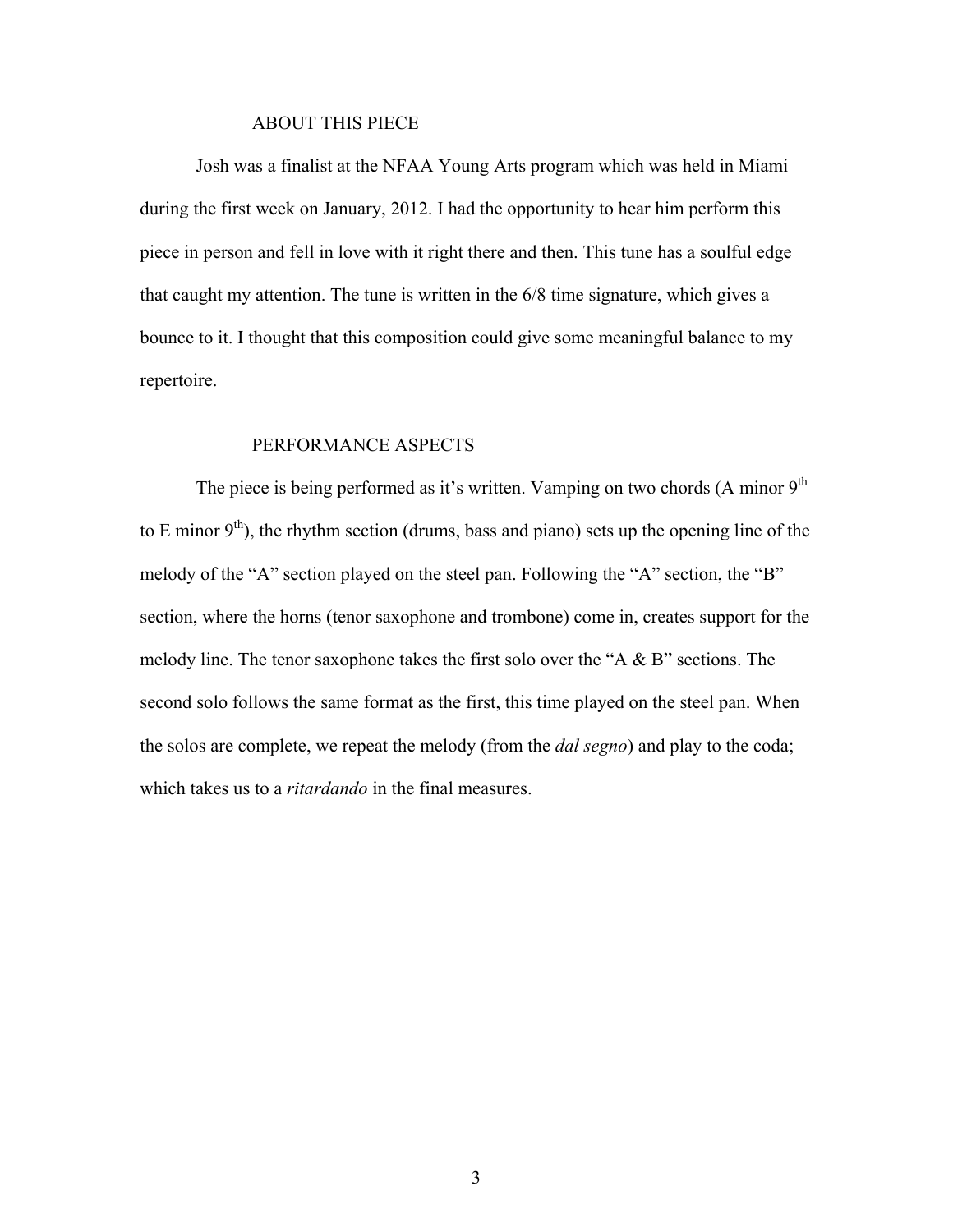#### **III. CRYIN'**

#### ABOUT THIS COMPOSER

**Len 'Boogsie' Sharpe, steel pan artist/arranger/composer.** Len 'Boogsie' Sharpe is arguably the best Steel Pan musician in the world. I have had the opportunity to work with him on numerous occasions, and he has influenced my playing to the highest degree.

Len 'Boogsie' Sharpe is original. He is to Pan what Charlie Parker and Duke Ellington are to jazz. **–** Max Roach. (Daily Challenge, 1995, 13)

Hailed as a genius by jazz greats Max Roach and Wynton Marsalis, Len 'Boogsie' Sharpe is viewed as a living legend. Winner of numerous competitions, awards and also an honorary doctorate from the University of Trinidad and Tobago, 'Boogsie', as he is also called, started playing steel pan at the age of four (4) as a member of the Crossfire and Symphonettes Steel Orchestras in the island of Trinidad. While growing up he also played with the legendary Invaders Steel Orchestra before settling down at another legendary steel orchestra, Starlift, under the direction of composer, arranger and former school teacher Ray Holman. His peers took notice of his natural talent for composing, arranging and improvising, eventually forming their own steel band: Phase II Pan Groove Steel Orchestra in 1972. Phase II Pan Groove, under the direction of Len Sharpe has become a formidable force in the steel pan world, winning the Trinidad and Tobago National Panorama Steel Pan competition five (5) times.

Without any form of musical training he still manages to create music of the highest quality and possesses improvisational skills unlike any other in the world. Len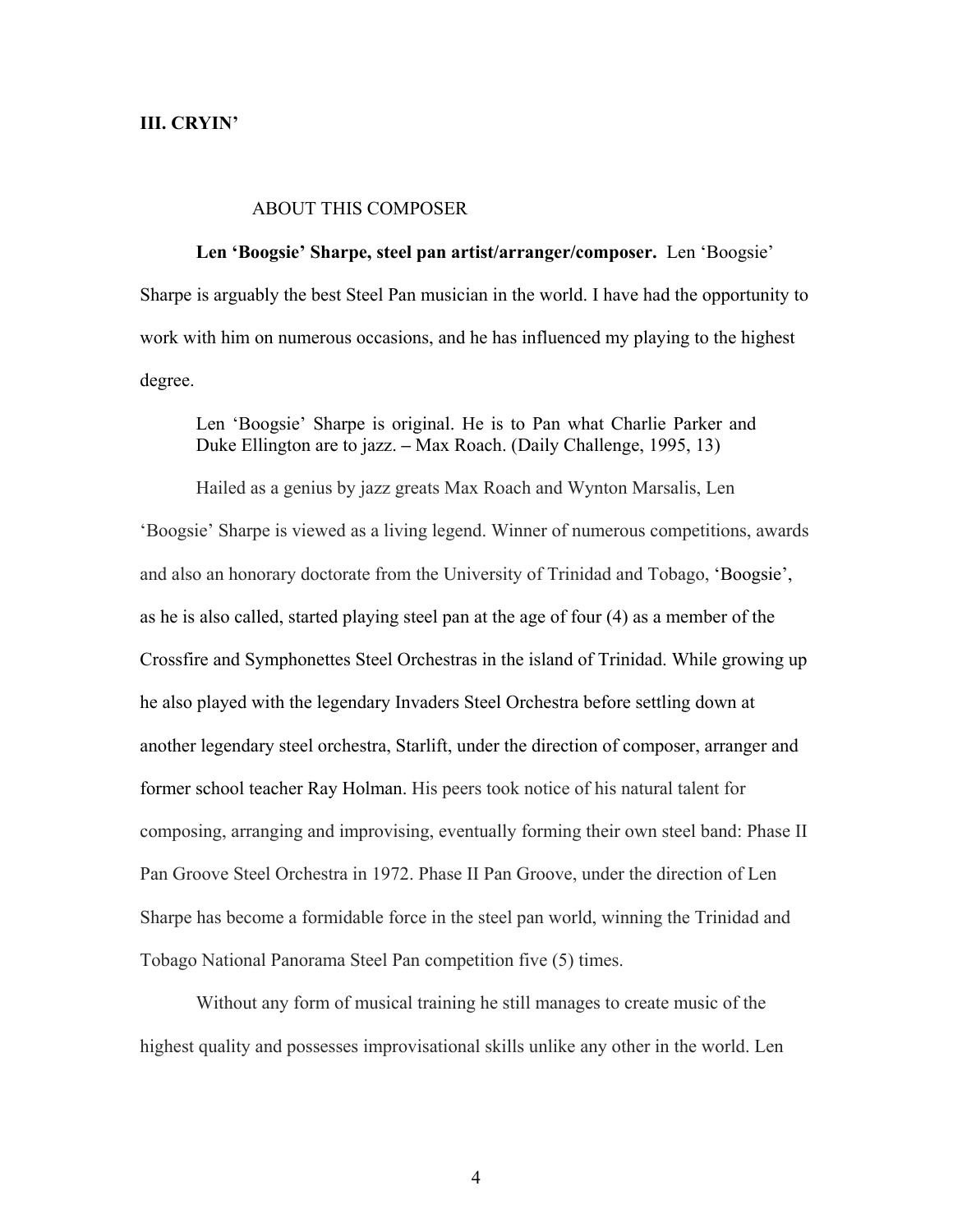has performed with the likes of Art Blakey, Gary Burton, Nathan Davis and Wynton Marsalis, to name a few.

#### ABOUT THIS PIECE

Minor and diminished chords have traditionally been associated with lament, so their pervasive use in this piece is in keeping with affective connotations of its title. The rhythm played on the floor tom evokes images of a funeral or even an execution. I have added horns (trombone and tenor saxophone) to contribute to the ambiance; they representing the moaning and crying of mourners.

#### PERFORMANCE ASPECTS

 The drummer starts off with a slow march beat on the floor tom, with very strong accents on each downbeat. After eight measures, the other instruments enter. For the "A" section, I chose a three-part voicing created by the Steel Pan, Tenor Sax and Trombone in order to arouse a melancholy affect in the listener. The "B" section maintains the melancholy mood but cleverly changes from minor to the parallel major, only to be wrenched by into the minor mode back to the minor key to end the cry of the melody. The steel pan then takes the solos over the entire form while the horns play the melody softly in the background. When cued, the melody is reestablished in the "B" section, after which the piece ends as it began, with the solo floor tom inexorably intoning its funereal march rhythm.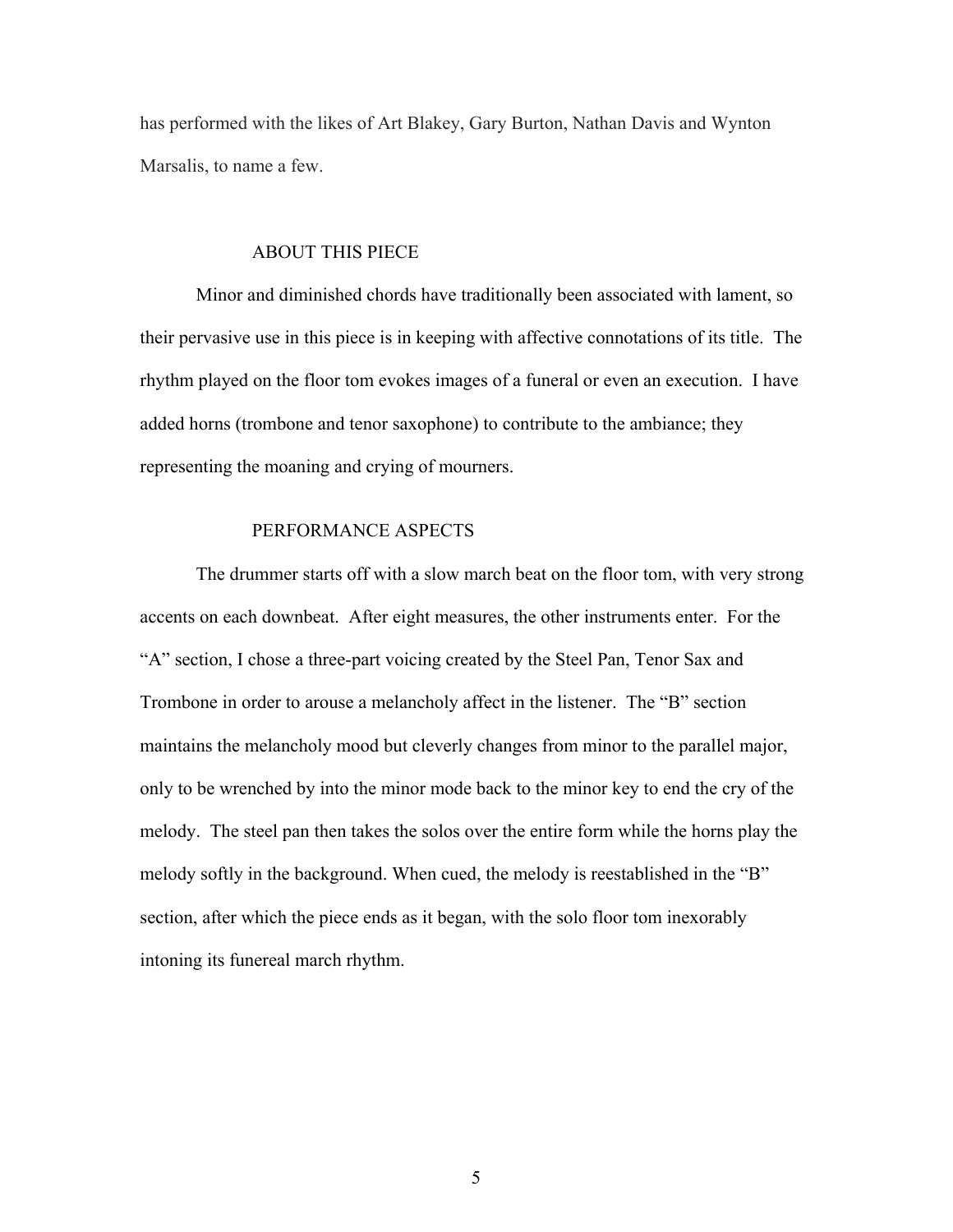#### **IV. SOUL WINDOW**

#### ABOUT THIS COMPOSER

**Leon 'Foster' Thomas, jazz artist/composer/arranger.** Having performed for audiences worldwide, Leon 'Foster' Thomas is a unique force in modern jazz. The New *York Amsterdam News* has described his playing as "riveting, his artistry as unrivaled and his stage personality as dominant." His virtuosic playing of the steel pan has enabled him to connect emotionally with the listener on every level. This World Steelband Music Festival Soloist and Duet Champion of 2002 and 2004 has worked with such artists as: Melton Mustafa, Nathan Davis, James Moody, Richard Smallwood, Hugh Masekela, Kevin Mahogany, David ("Dave") Siegel, Nicole Henry, Abraham Laboriel, Sammy Figueroa, Len ("Boogsie") Sharpe, Ken ("Professor") Philmore, Ray Holman, Dolly Parton, Cyril Neville, Slinger Francisco ("Mighty Sparrow"), 3 Canal, Etienne Charles, Winston Bailey ("Mighty Shadow")*,* David Rudder, Pelham Goddard, Richard Bailey and James Polk, to name a few.

A native of the island of Trinidad, Foster, as he is also called, was born in the southern city of San Fernando on August 25, 1981. He credits his parents, Hillouise Louise and Loderick Rollo Foster (both deceased), for his musical voice and the pan yards of Trinidad & Tobago for his initial musical training. Leon later attended Florida Memorial University where he graduated with a Bachelor's degree in Jazz Studies*.* He is a prominent figure in the Miami music scene, performing and recording with jazz, Latin, rock, gospel and hip hop artists. In 2010, Leon released his first solo album, titled *What You Don't Know,* which perfectly illustrates his versatility and his prowess in various music genres.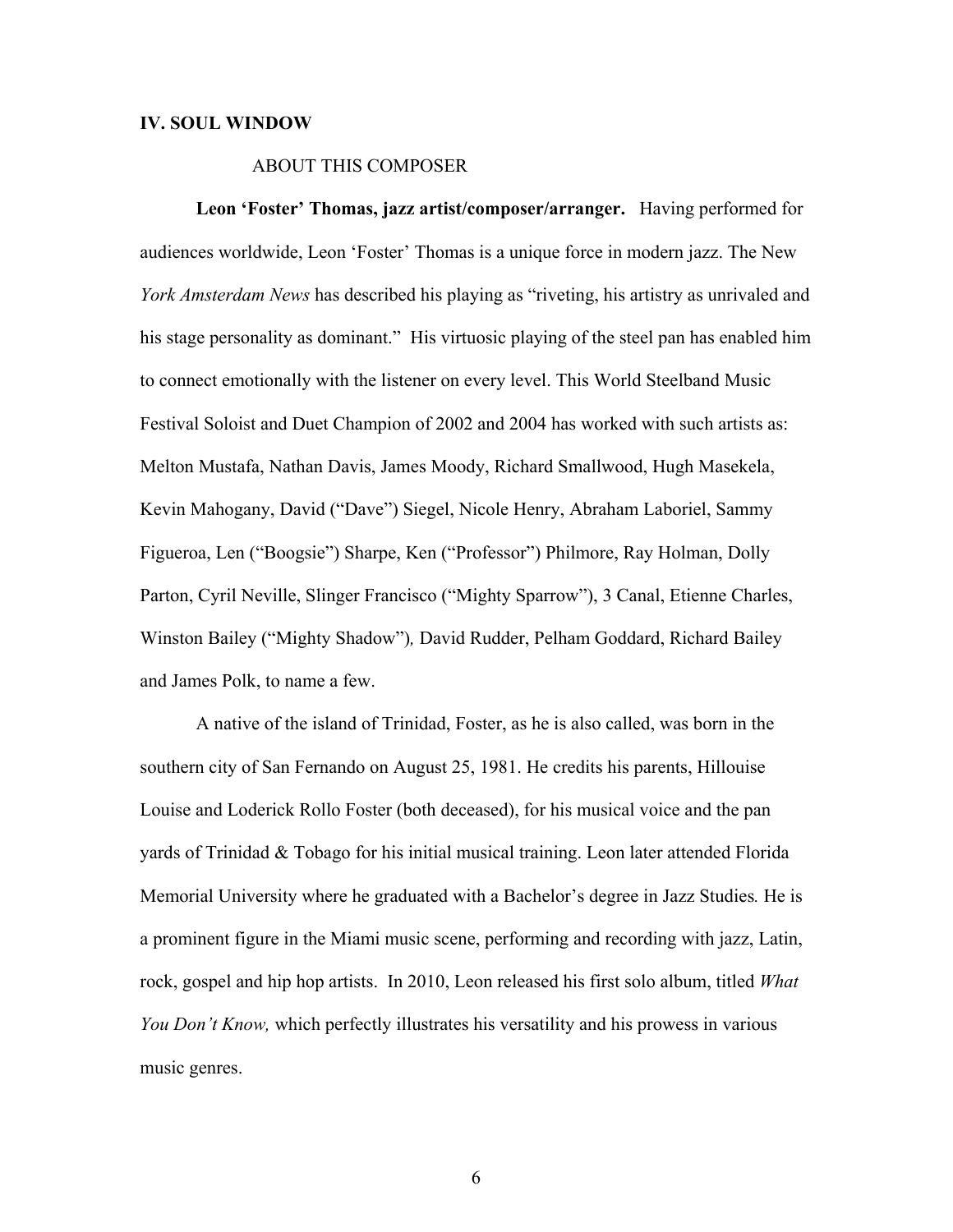Apart from his playing, Leon is also recognized as a composer, arranger, and drummer. In 2003, he composed the piece *Call of the Amerindians: Rule of the Cacique* for Steel Pan soloist Shiron Cooper (now deceased), which won her the top prize at the 26th Biennial Music Festival held in Trinidad and Tobago. As the arranger for Miami Pan Symphony Steel Orchestra, he has won the Bomb Competitions of both the 2005 and 2006 Miami Carnival, as well as Miami's 2009 Panorama Competition. In 2005 and 2007, Leon was the drummer for both winning bands of Trinidad and Tobago's National Panorama: Phase II Pan Groove and Courts Sound Specialists of Laventille, respectively. Leon continues to perform at various festivals and concerts as well as conducting clinics at various educational institutions on jazz, Caribbean music and the steel pan art form.

#### ABOUT THE PIECE

This piece is based on the concept of infinity. The melody is meant to suggest a limitless space accommodating a vast scope of extreme and emotional improvisation.

#### PERFORMANCE ASPECTS

The opening four bars, which repeat four times, start off with the horns and steel pan playing the melody based on D7sus pattern in 5/4 meter, while the cymbals add color. The rest of the rhythm section joins in on the third repeat. The groove and melody is established when the entire combo starts playing together during both the A and B sections. The first solo is taken by the piano over the A section, followed by the steel pan solo in the B section, which is in  $\frac{3}{4}$  meter. After the solos, the melody is reestablished in 5/8 meter, leading to a drum solo in time to the end.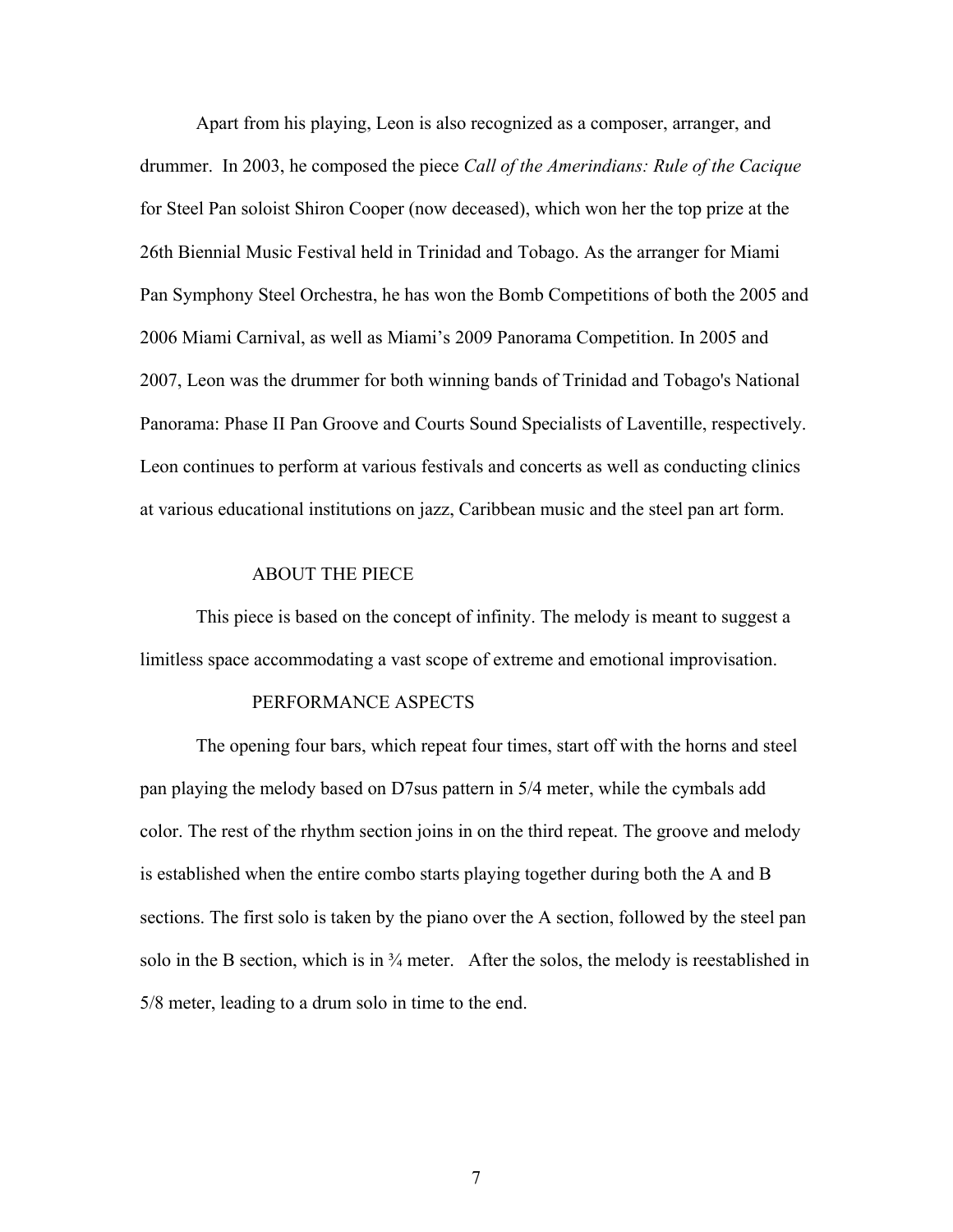#### **V. SLEEPLESS NIGHTS**

#### ABOUT THE PIECE

I got this idea from my daughter's behavior while in her mother's womb. I created a bass line that was based on the rhythm of her kicking one night. The restless bass line prompted a very bouncy melody in the A and B sections which leads to a modal section (C) for improvising.

#### PERFORMANCE ASPECTS

 The A section starts off with the bass, supported by the piano playing the restless melody line, while the drums play a jazz funk groove. The frontline instruments (steel pan, tenor saxophone, and trombone) then counter the restless bass line with a melody of their own; the rhythmically complex counterpoint that results is intended as a musical analogy to the agitation of a sleepless night. The trombone and bass then play a new melody in an open triplet form over the common time of the jazz funk groove, while the steel pan and tenor saxophone play an open melody based on the keys of Ab major and G major respectively. The piano and the frontline instruments then embody the tossing and turning of an individual trying to sleep with a combination of G pentatonic and G harmonic minor scale fragments, making way for the A section to be repeated, this time without the front line melody. The solo section (C section) is based on the modal concept, over improvisers will be able to express themselves, accompanied by the open swing style playing of the drummer. Following the solo section, the entire combo uses the B section as a vamp to the end.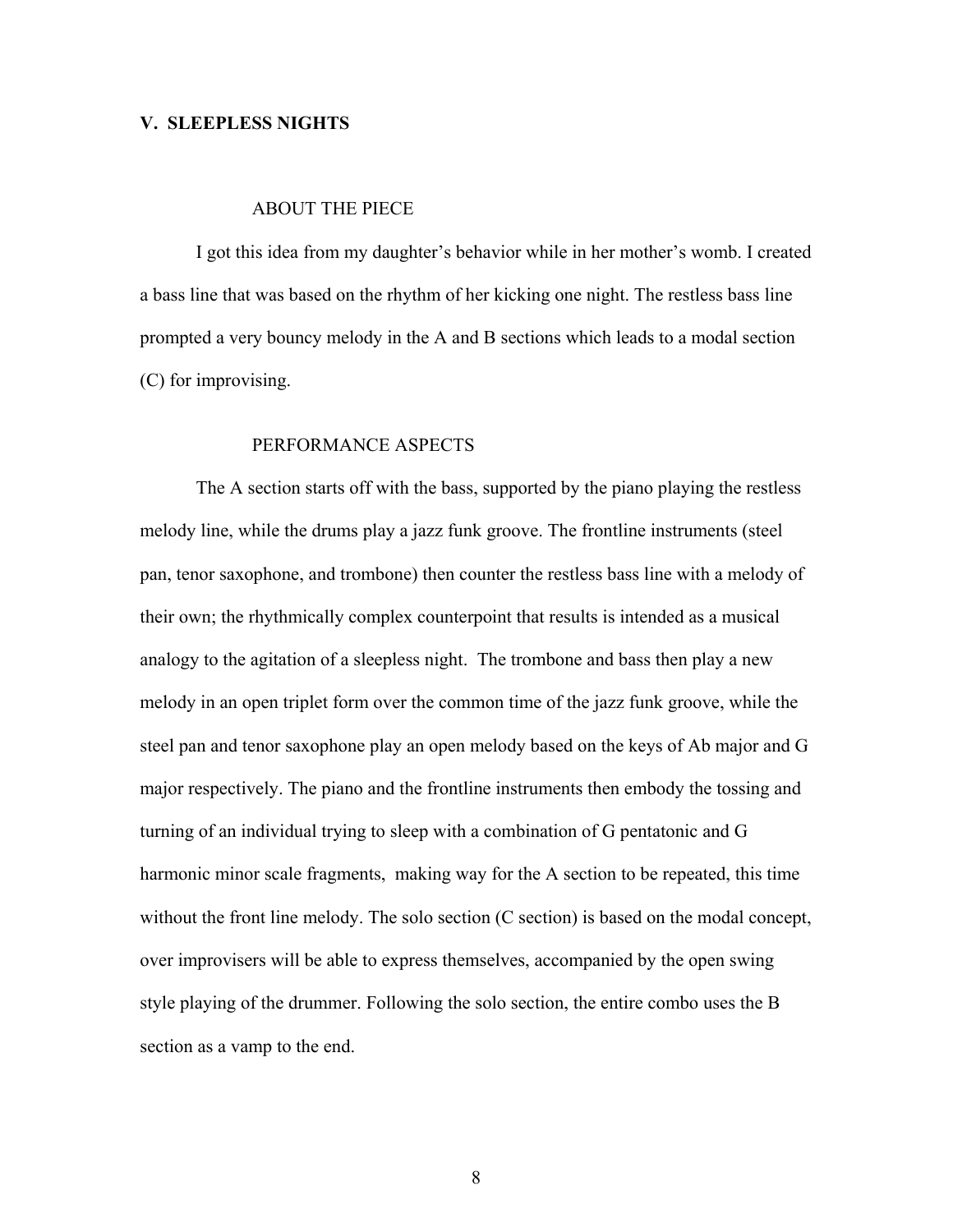#### **VI. ANNECY**

#### ABOUT THIS PIECE

*Annecy* is a ballad that I composed to express my feelings on becoming a father. The melody has a distinctive storyline, the evolution of my emotions towards my new daughter, for the listener to grasp the idea. Also, I wrote the melody with the Trinidadian accent in mind. Both the chords and melody create an imaginative atmosphere whereby causing the listener to submerge themselves into the music.

#### PERFORMANCE ASPECTS

 This piece starts off with the tenor saxophone and trombone playing a unison introduction, creating the mood of the ballad. The rhythm section maintainsthat mood while playing the form of the song without the melody. The steel pan then takes charge of the melody, with the horns complement it with supportive lines. The solos are based on the form of the song, as the steel pan is used to express the emotions of the storyline of this piece. Towards the end of the solo section, the horns play a counter melody leading the band back to the melody of the piece then to the coda.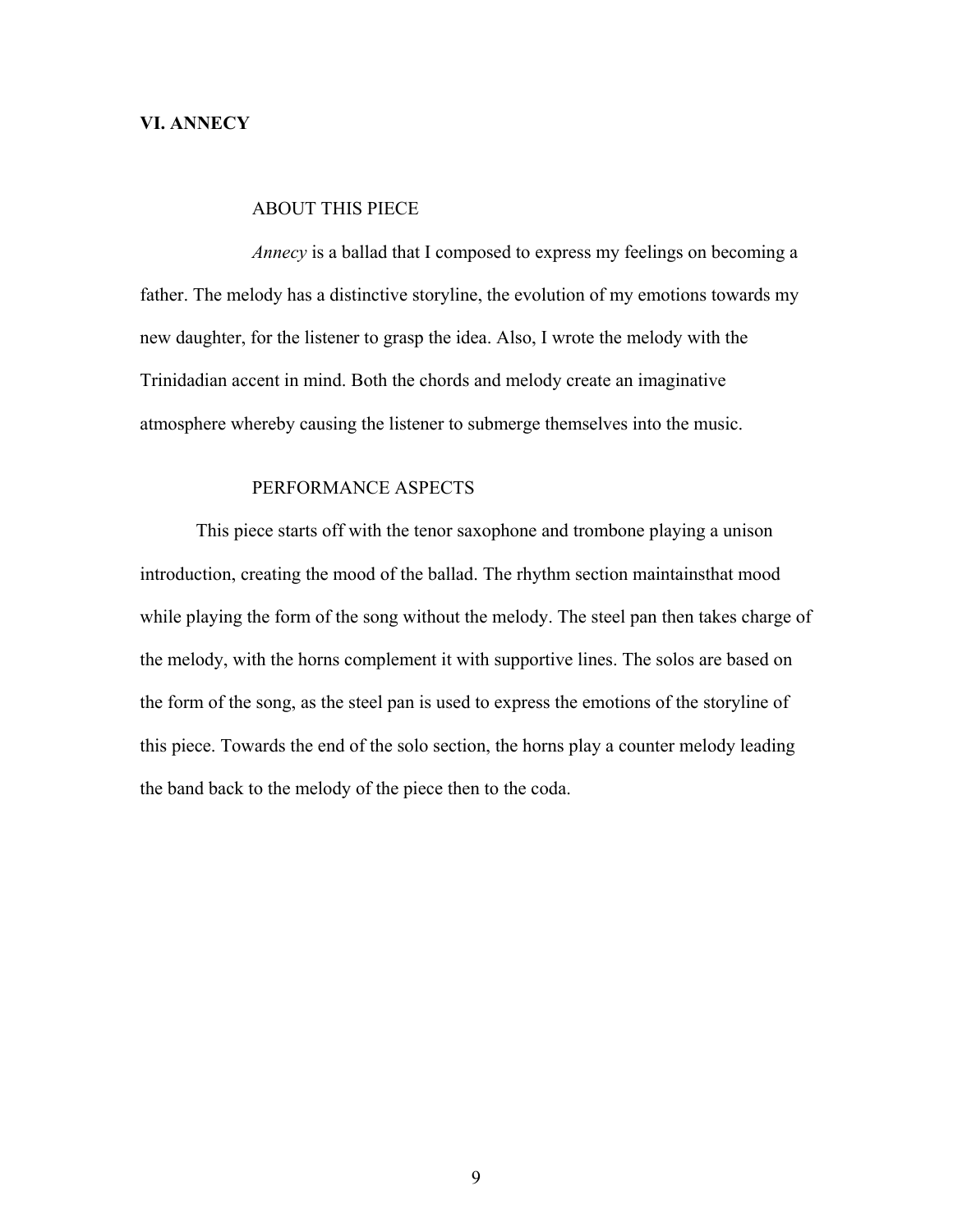#### **VII. ENCHANTMENT**

#### ABOUT THIS PIECE

With an aggressive bass line and a simple yet, telling melody that rides on the Songo Latin rhythm, this piece entices the listener to get up and dance. It was premiered in June 2010 at the Rose Hall of the Lincoln Center, New York City.

### PERFORMANCE ASPECTS

 *Enchantment* starts off with a rhythm section vamp, followed by the melody on the short A section which is repeated, but the repetitions are separated by a riff based on the mixolydian scale played by the frontline instruments. hroughout the piece, the drum set plays the Songo Latin rhythm. The B section is very short, playing on the G minor/major concept. The solos are over the form of the piece starting with the tenor saxophone, followed by the trombone, then the steel pan. This shows off the balance and fusion of the instruments. After the solos, the A section is played once, transitioning to the C section (coda). The combo vamps on the C section, allowing the drums to solo; the coda ends on cue on a C-major  $7<sup>th</sup>$  chord.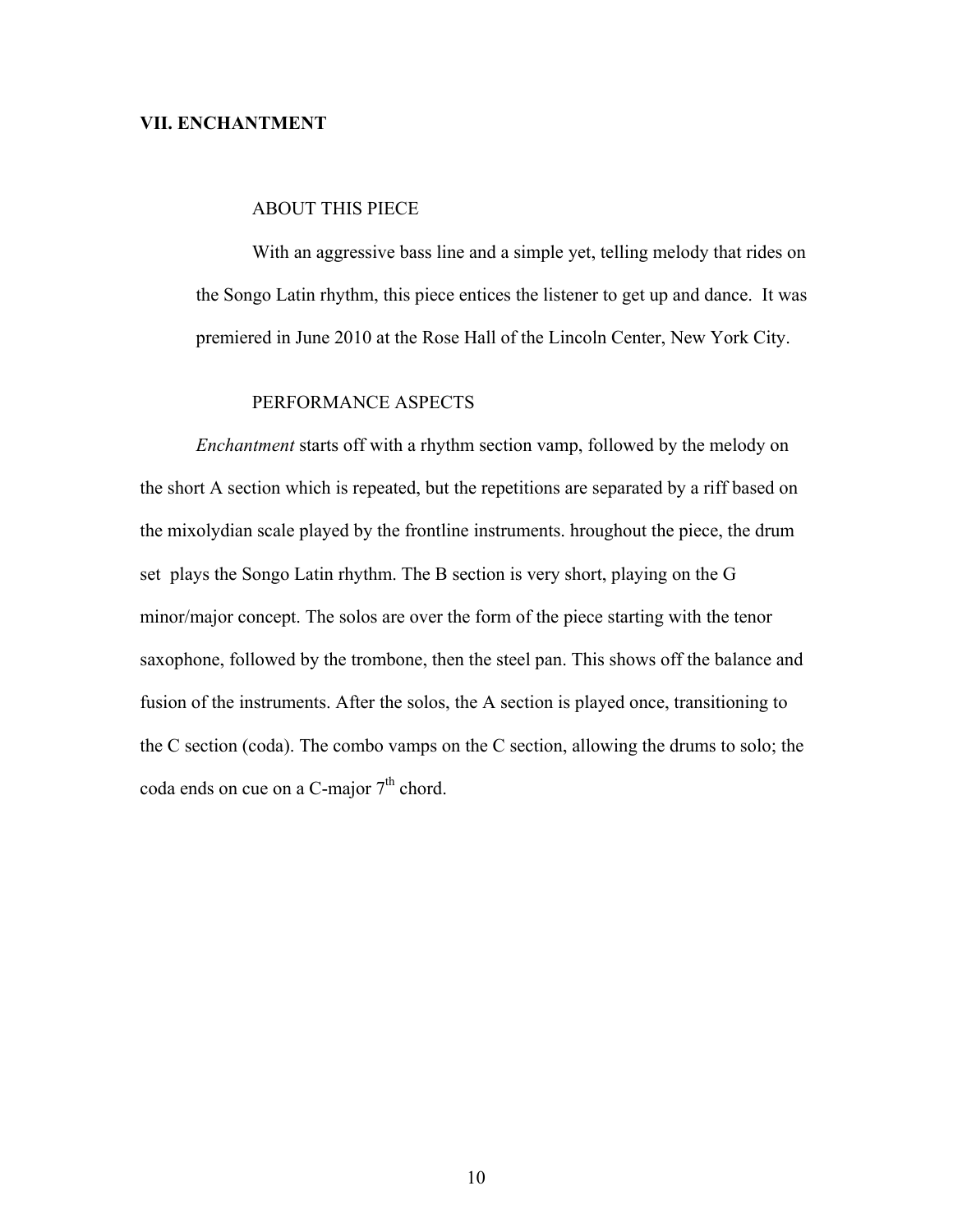#### **VIII. BRAND NEW MISCHIEF**

#### ABOUT THIS PIECE

 This piece was inspired by my daughter's mischievousness (pulling stuff down, running (crawling) around everywhere with that smile on her face). Accordingly, I created a playful melody with a swing feel. The drums plays a very important part in this tune; in fact they represent the child, being the center of attention.

#### PERFORMANCE ASPECTS

 There was no steel pan on this piece during this performance. I played the drum set, allowing the horns to take the lead role. The bass starts the tune with a solo in rhythm of the song, creating the atmosphere for the song. The drums then bring in the rest of the band with a fill over four beats. The saxophone and the trombone plays the melody in the A section, creating a blues-like feel over an A minor pentatonic scale, while maintaining the intended playful concept. The B section is then played as a call and answer between the drums and the rest of the combo. The C section (solo section) is played in a swing style, where the Piano takes the first solo, followed by the trombone, then the tenor saxophone and then the bass. The bass solo leads the band from the swing section of C back to the B section where the call and answer between the drums and the rest of the combo takes place. This section is extended for the drums to solo. The drums then cues the band to return to the A section where the band plays the melody and vamp on the A section to the end of the piece.